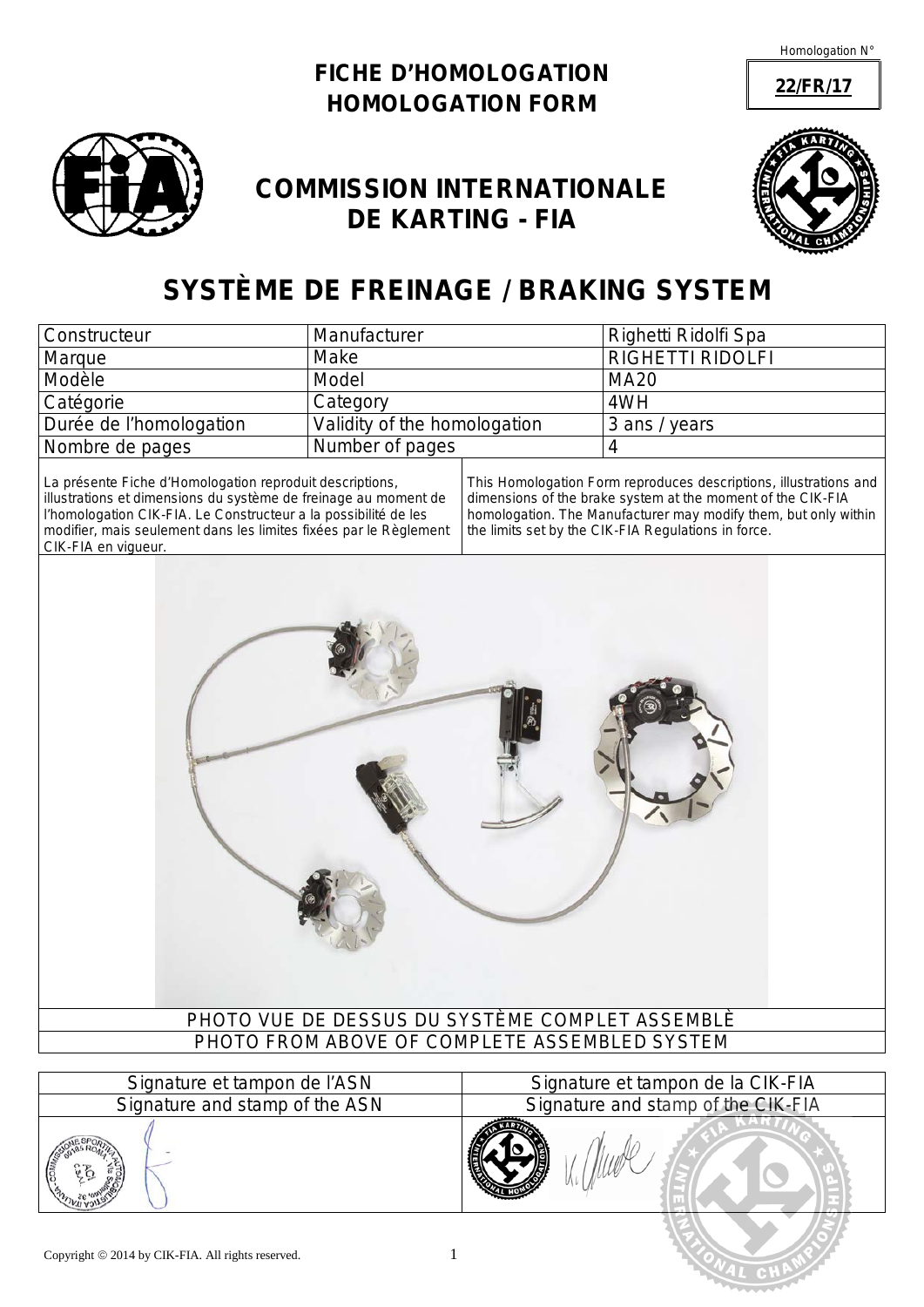**22/FR/17**



**Le dessin technique doit montrer : Maître-cylindre, régulateur, répartiteur, tuyaux, étriers, plaquettes et disques (numérotation selon table ci-dessous)**

*The technical drawing must show the following: Master-cylinder, regulator, distributor, lines, calipers, pads and discs (with numbering according table below)*

| $N^{\circ}$    | DÉSIGNATION (en français)    | <b>DESIGNATION</b> (in english) | Référence catalogue           |
|----------------|------------------------------|---------------------------------|-------------------------------|
|                |                              |                                 | Catalogue reference<br>number |
|                | <b>DISQUE DE FREIN AVANT</b> | <b>FRONT BRAKE DISC</b>         | K447-140-35-A                 |
| 2              | PLAQUETTES DE FREIN AVANT    | <b>FRONT BRAKE PAD</b>          | <b>KB215R</b>                 |
| 3              | PINCE DE FREIN AVANT DX      | <b>FRONT CALIPER DX</b>         | <b>KB220D</b>                 |
| $\overline{4}$ | TUBE DE FREIN AVANT          | <b>FRONT BRAKE PIPE</b>         | KT308T                        |
| 5              | POMPE DE FREIN AVANT         | FRONT BRAKE PUMP                | <b>KB078</b>                  |
| 6              | PINCE DE FREIN AVANT SX      | <b>FRONT CALIPER SX</b>         | <b>KB220S</b>                 |
| $\overline{7}$ | POMPE DE FREIN ARRIERE       | <b>REAR BRAKE PUMP</b>          | <b>KB030</b>                  |
| 8              | TUBE DE FREIN ARRIERE        | <b>REAR BRAKE PIPE</b>          | <b>KT308T</b>                 |
| 9              | PLAQUETTES DE FREIN ARRIERE  | <b>REAR BRAKE PAD</b>           | <b>KB205R</b>                 |
| 10             | PINCE DE FREIN ARRIERE       | <b>REAR CALIPER</b>             | <b>KB200</b>                  |
| 11             | DISQUE DE FREIN ARRIERE      | <b>REAR BRAKE DISC</b>          | K239-18-195-FLOT              |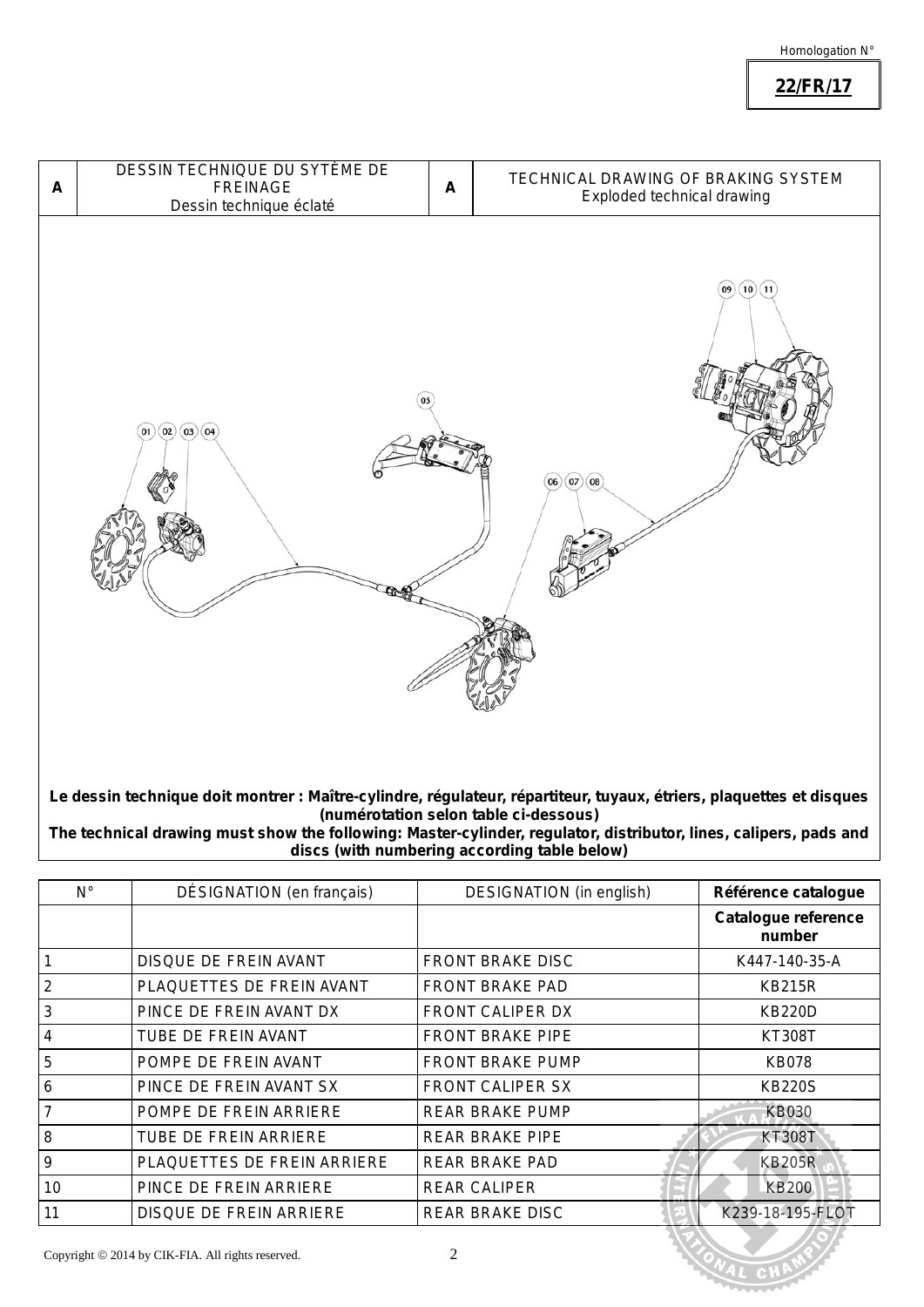**22/FR/17**

| DESCRIPTION TECHNIQUE DU SYTÈME DE<br>B |                                                                                   | В<br><b>TECHNICAL DESCRIPTION OF BRAKING SYSTEM</b> |  |                           |                         |                           |
|-----------------------------------------|-----------------------------------------------------------------------------------|-----------------------------------------------------|--|---------------------------|-------------------------|---------------------------|
|                                         | <b>FREINAGE</b>                                                                   |                                                     |  |                           |                         |                           |
|                                         | Régulateur de freinage<br><b>Braking regulator</b>                                | oui / yes<br>$\boxtimes$<br>non/no                  |  |                           | Emplacement<br>Location |                           |
|                                         |                                                                                   | <b>Avant / Front</b>                                |  | Arrière / Rear            |                         |                           |
|                                         | Nombre de maîtres-cylindres<br>Number of master cylinders                         | <u>1</u>                                            |  |                           | <u>1</u>                |                           |
|                                         | Alésage Ø<br>Bore Ø                                                               | $13 \, \text{mm}$                                   |  |                           | 22.2 mm                 |                           |
|                                         | Nombre de pistons<br>Number of pistons                                            | $\overline{2}$                                      |  | Par étrier<br>Per caliper | $\overline{2}$          | Par étrier<br>Per caliper |
|                                         | Alésage Ø de l'étrier<br>Caliper bore Ø                                           | <b>26 mm</b>                                        |  |                           | <b>32 mm</b>            |                           |
|                                         | Nombre de plaquettes<br>Number of pads                                            | $\overline{2}$                                      |  | Par étrier<br>Per caliper | $\overline{2}$          | Par étrier<br>Per caliper |
|                                         | Nombre d'étriers<br>Number of calipers                                            | <u>1</u>                                            |  | Par roue<br>Per wheel     | <u>1</u>                |                           |
|                                         | Matériau des étriers<br>Caliper material                                          | 6082T6/AZ61                                         |  |                           | 6082T6/AZ61             |                           |
|                                         | Disques ventilés<br>Ventilated discs                                              | oui / yes<br>$\boxtimes$<br>non/no                  |  | oui / yes<br>⊠<br>non/no  |                         |                           |
|                                         | Épaisseur du disque neuf<br>Thickness of new disc                                 | $3.5$ mm                                            |  | $+/- 1$ mm                | <b>18 mm</b>            | $+/- 1$ mm                |
|                                         | Ø extérieur du disque<br>External Ø of the disc                                   | <b>140 mm</b>                                       |  | $+/- 1.5$ mm              | <b>195 mm</b>           | $+/- 1.5$ mm              |
|                                         | Ø extérieur de frottement<br>des plaquettes<br>External Ø of pads rubbing surface | 139 mm                                              |  | $+/- 1.5$ mm              | 194 mm                  | $+/- 1.5$ mm              |
|                                         | Ø intérieur de frottement des<br>plaquettes<br>Internal Ø of pads rubbing surface | <b>81 mm</b>                                        |  | $+/- 1.5$ mm              | 134.5 mm                | $+/- 1.5$ mm              |
|                                         | Longueur hors-tout des plaquettes<br>Overall length of the pads                   | <b>38 mm</b>                                        |  | $+/- 1.5$ mm              | <b>58 mm</b>            | $+/- 1.5$ mm              |

**Photo du frein avant : étriers et disques seulement** *Photo of front brake: calipers and discs only*

**Photo du frein arrière : étrier(s) et disque(s) seulement** *Photo of rear brake: caliper(s) and disc(s) only*